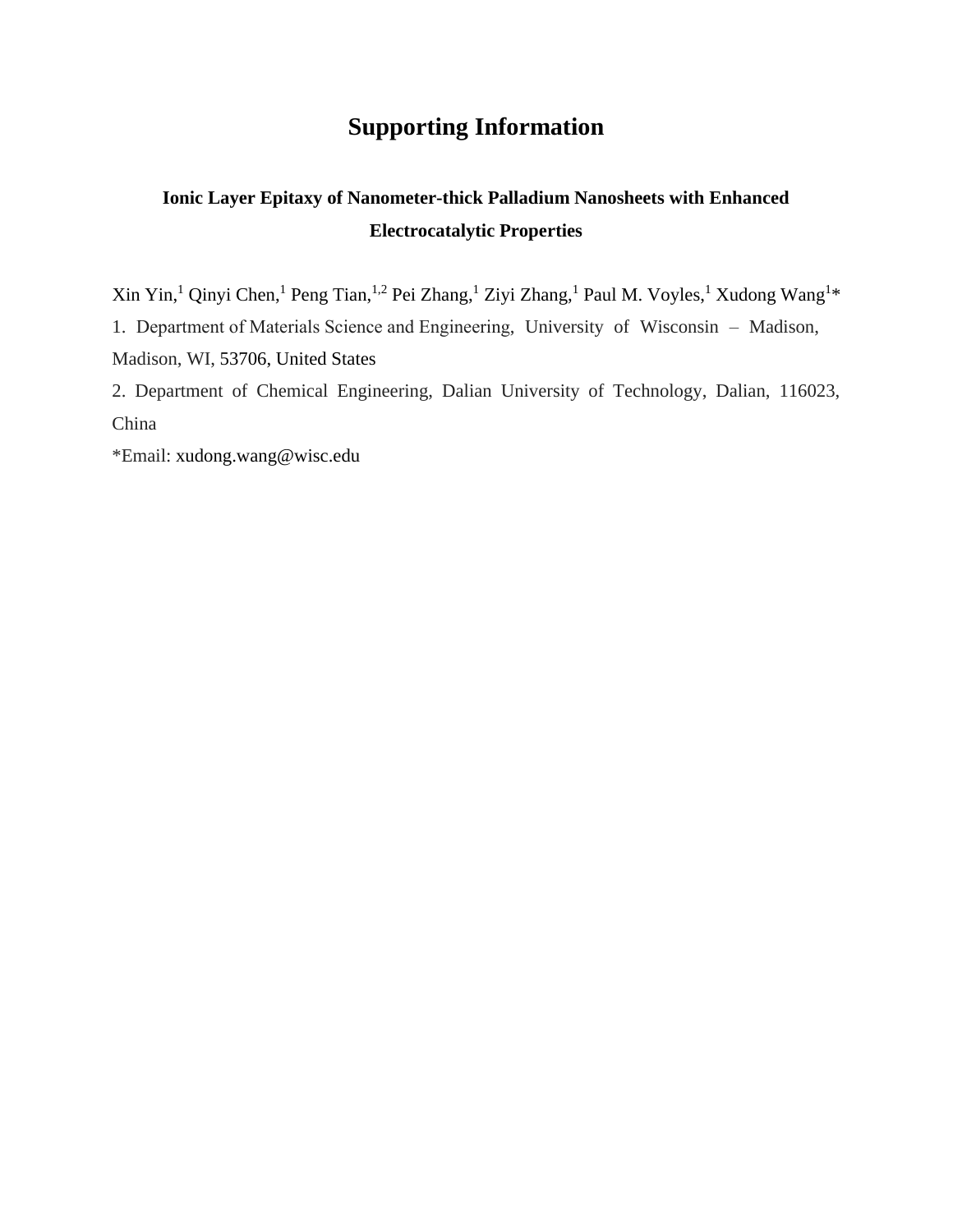

**Figure S1.** Enlarged SEM image showing the Pd nanosheets with the spikes extending out at the corners.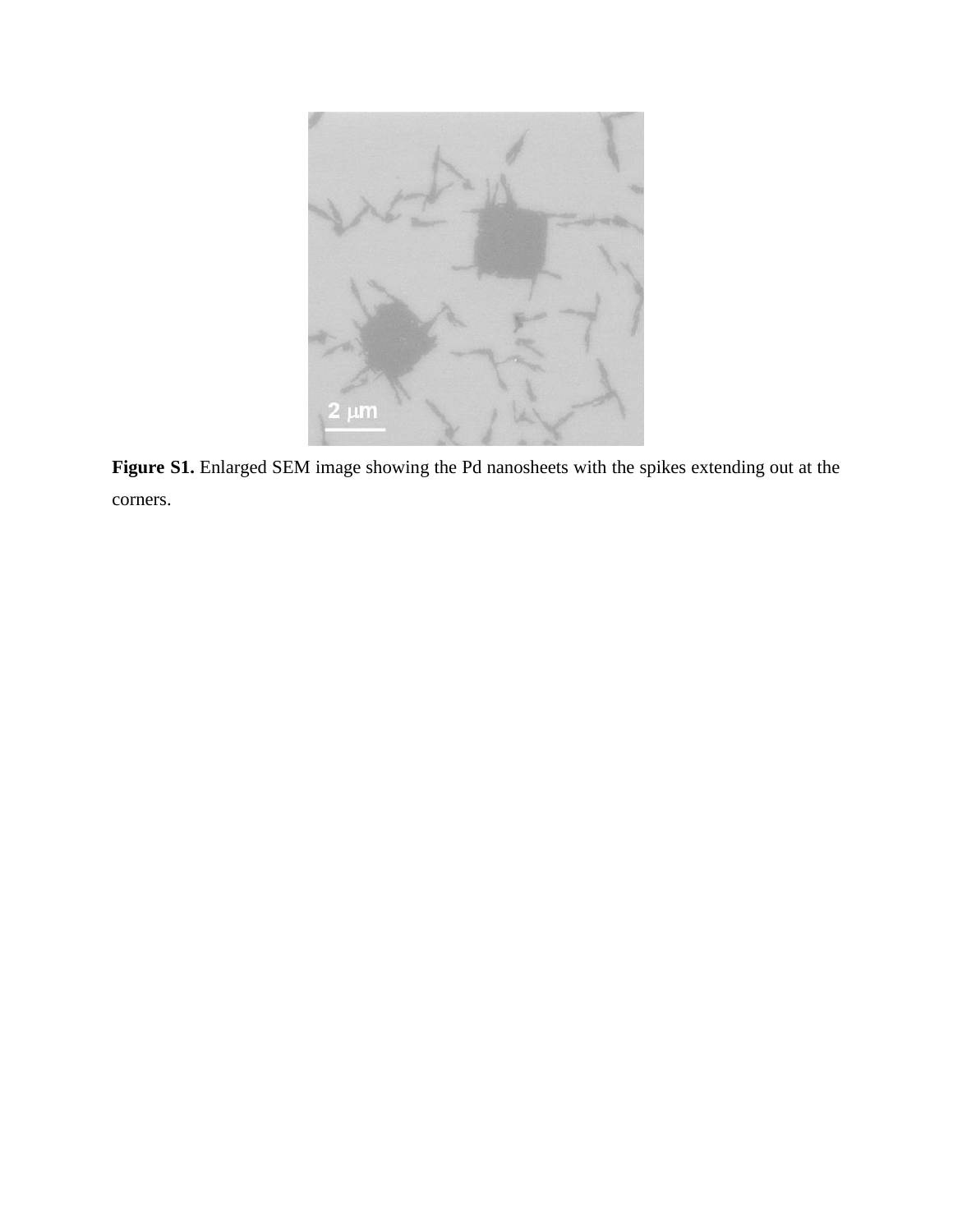

Figure S2. Pd nanosheets with a terraced morphology collected at a longer reaction time. (A) Large scale SEM image. Inset is a zoomed-in image of Pd nanosheets. (B) AFM topography image. Inset is the height profile along the red dashed line.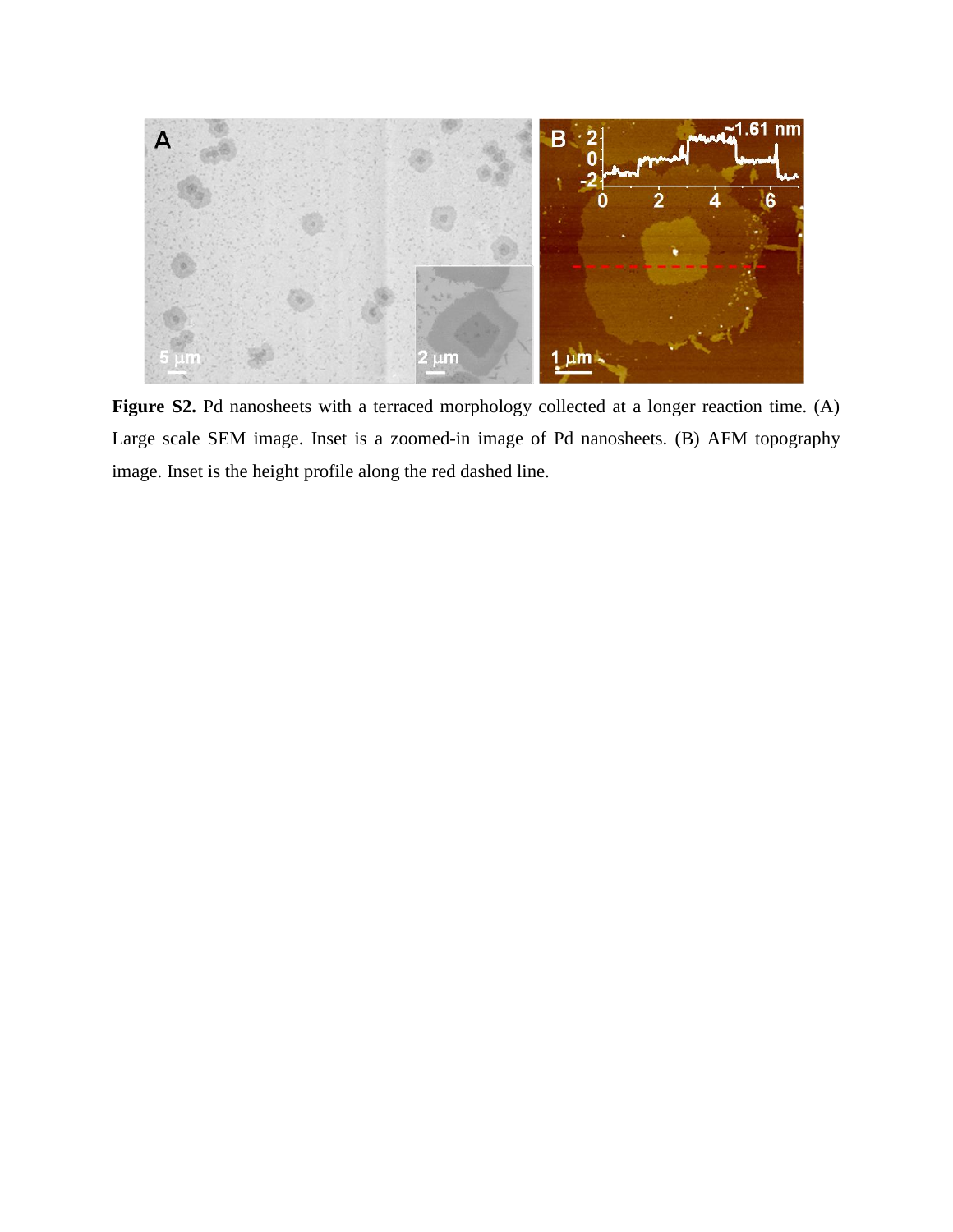

Figure S3. A full wavelength survey scan XPS spectrum of Pd nanosheets after being annealed at 200  $\,$  C for 2 hours.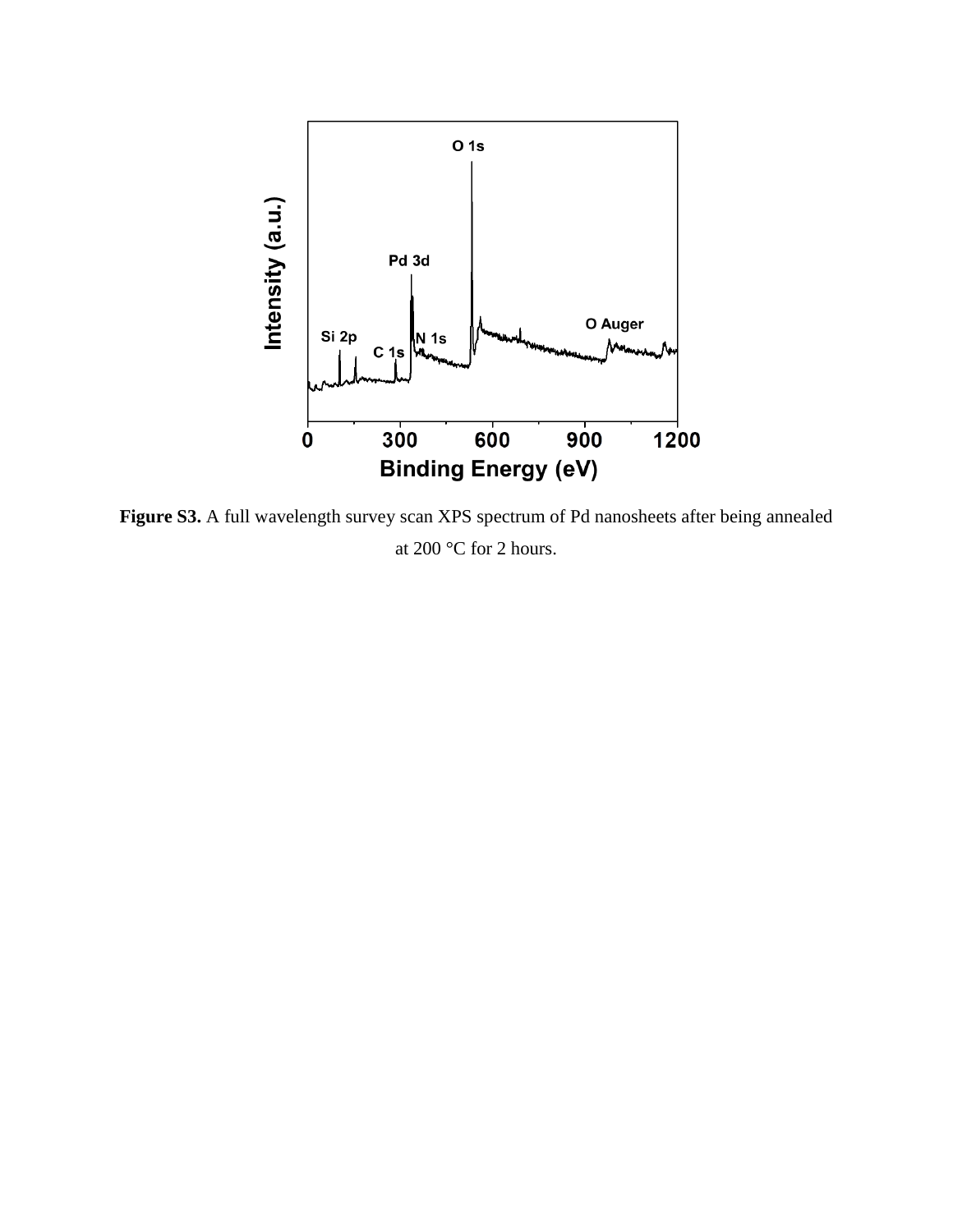

**Figure S4.** Low magnification TEM image of one Pd nanosheet on the holey carbon TEM grid.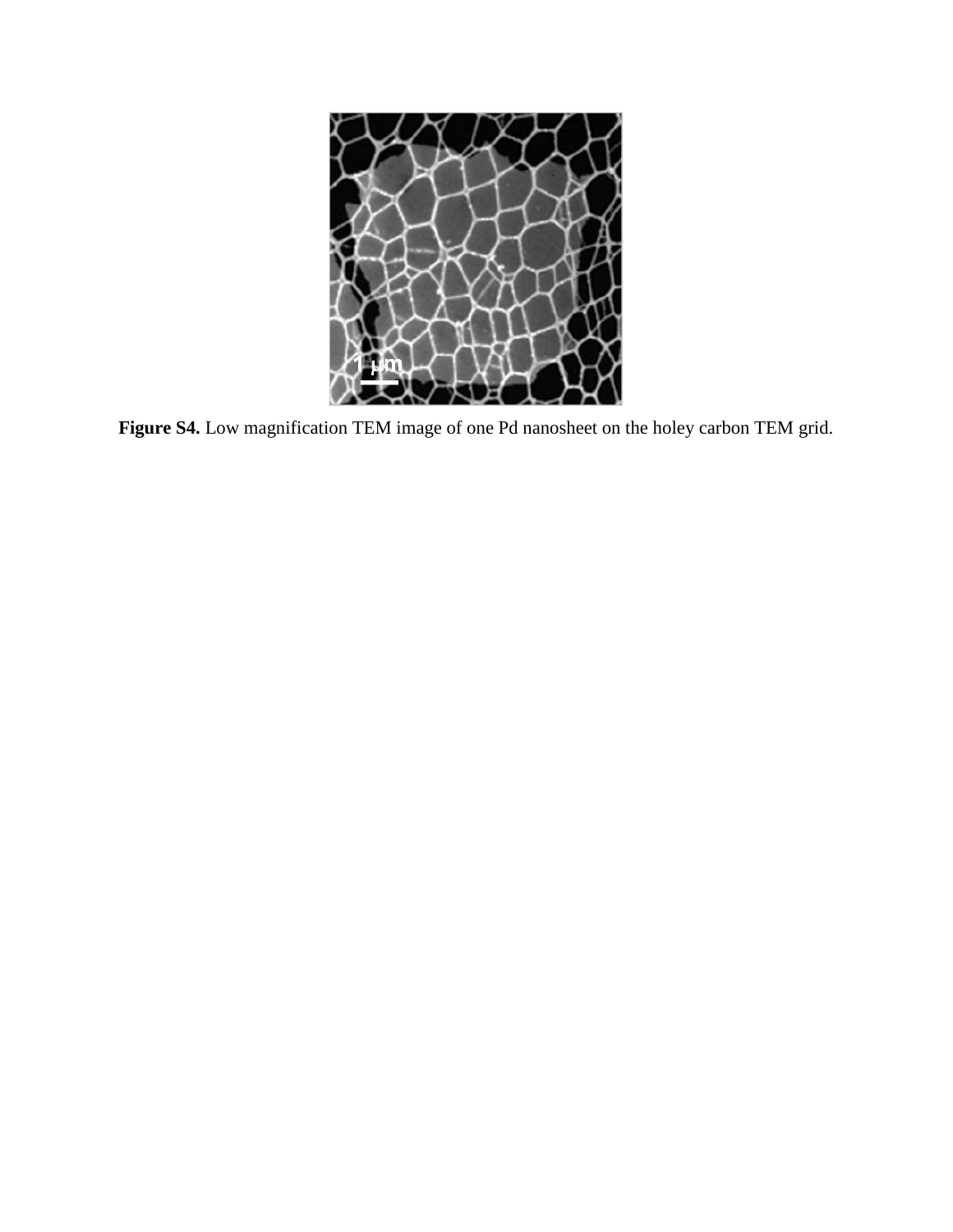

Figure S5. SEM image of the commercial Pd black sample with an average size of ~40 nm.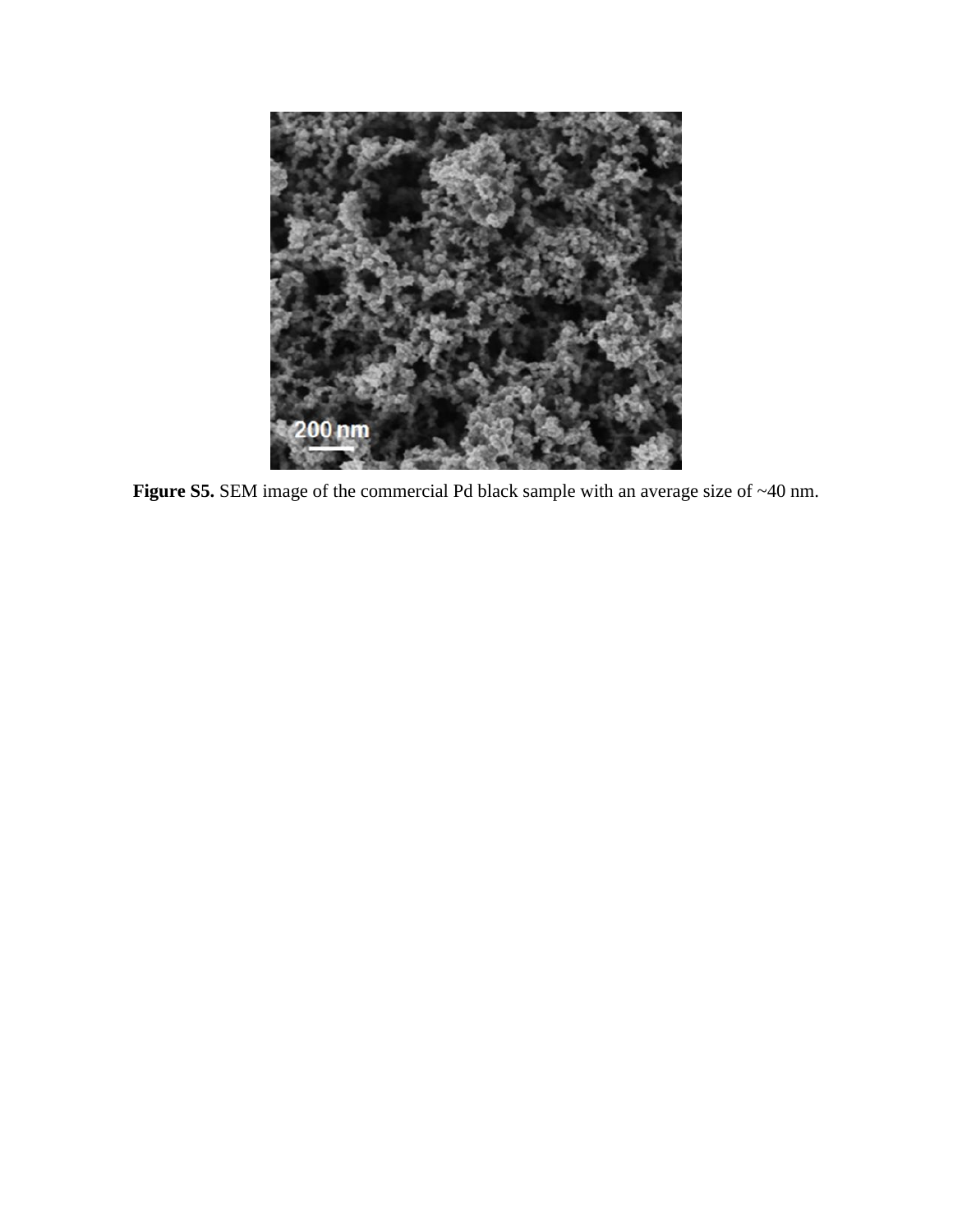

Figure S6. IV curve of the substrate without Pd nanosheets.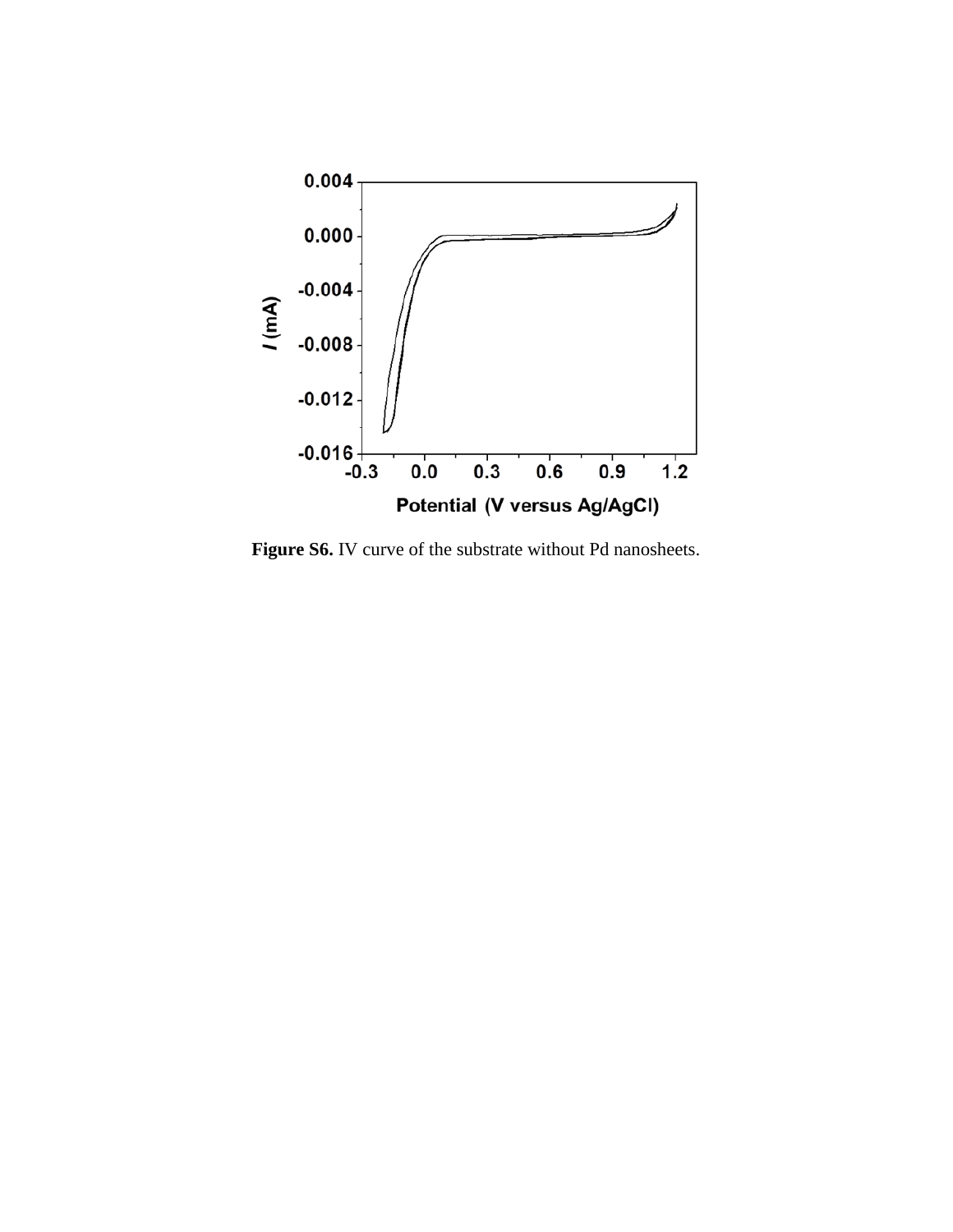

**Figure S7.** (A) J-V curves of Pd nanosheets measured at different scan rate. (B) The oxidation peak in the reverse scan shifted toward the negative direction, and the reduction peak in the forward scan shifted toward the positive direction as the scanning rate increased from 50 mV/s to 500 mV/s.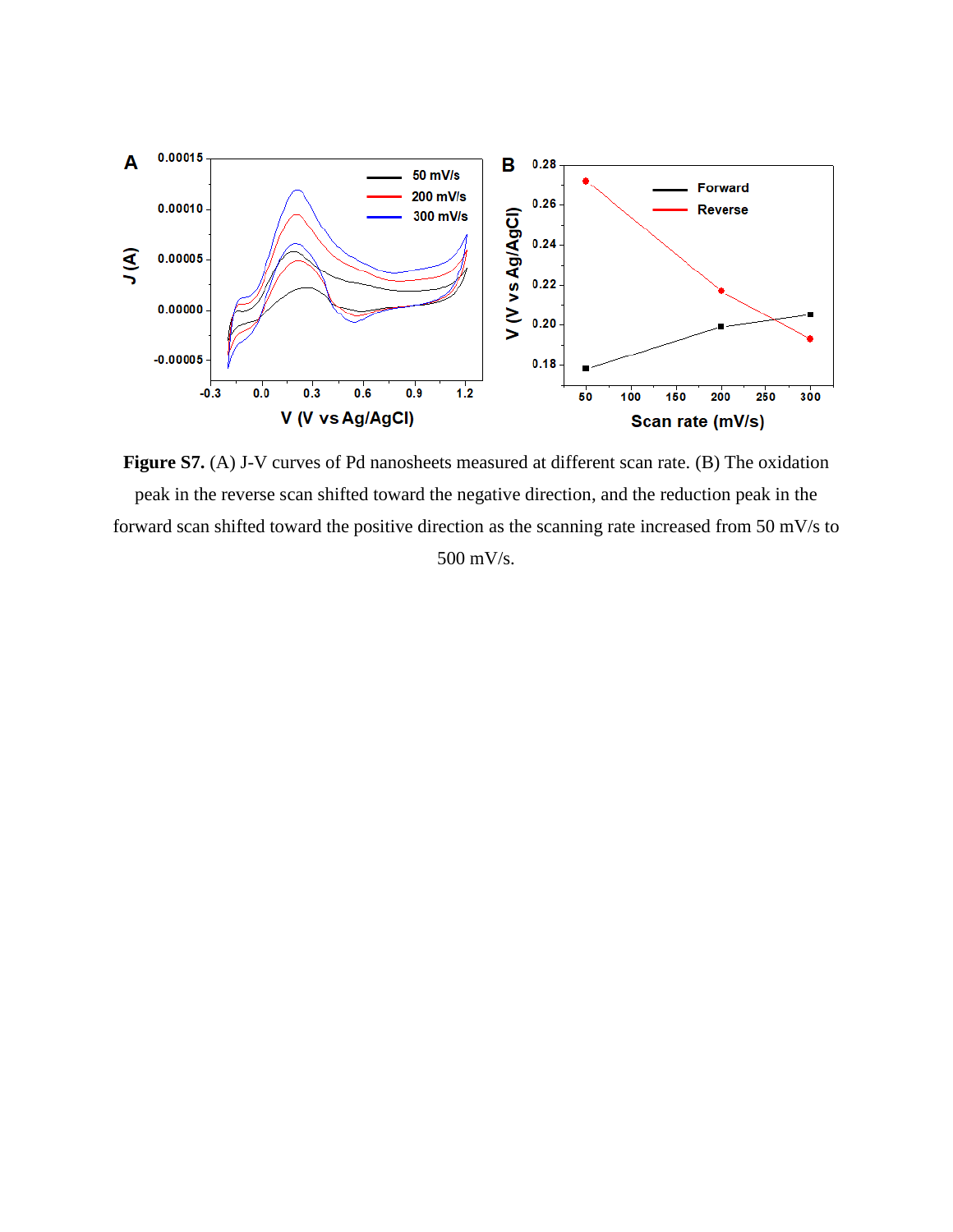

**Figure S8.** Thickness dependent measurements of the catalytic activity (area) of Pd nanosheets. (A) Current density (area) – potential curves of Pd nanosheets with the thickness of 2.01 nm, 2.29 nm, 2.37 nm and 3.21nm. (B) Plot of current density versus thickness of the nanosheets extracted from (A).



**Figure S9.** Thickness dependent measurements of the catalytic activity (mass) of Pd nanosheets. (A) Current density (mass) – potential curves of Pd nanosheets with the thickness of  $2.01 \text{ nm}$ , 2.29 nm, 2.37 nm and 3.21nm. (B) Plot of current density versus thickness of the nanosheets extracted from (A).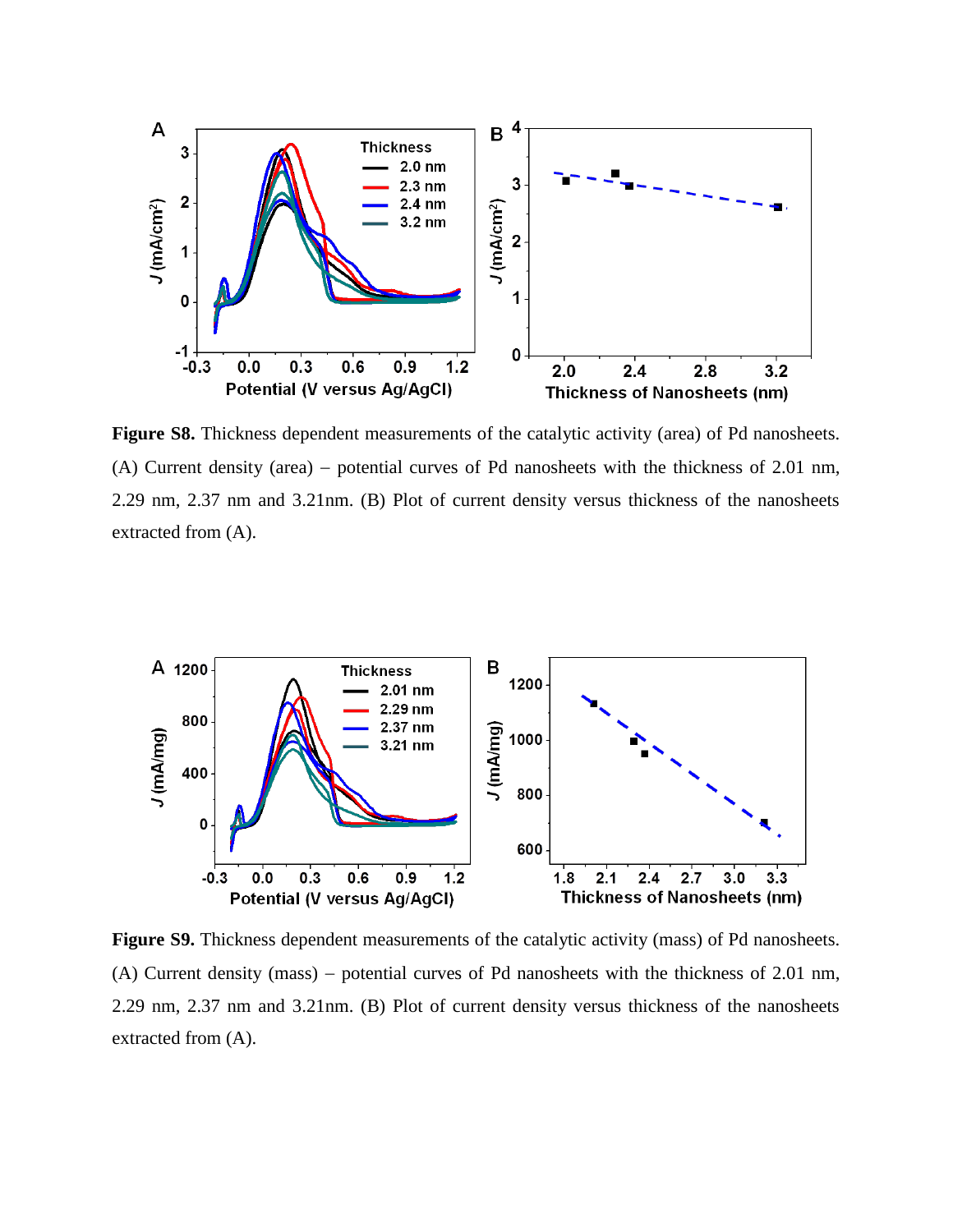

Figure S10. Cyclic voltammetry measurements of (A) the Pd nanosheets and (B) the commercial Pd black with different scan rates of 10 mV/s, 50 mV/s, 100 mV/s, 200 mV/s, 300 mV/s, 400 mV/s and 500 mV/s in order to extract the double-layer capacitance  $(C_{d})$ . The scan range is from 0.2 V to 0.3 V.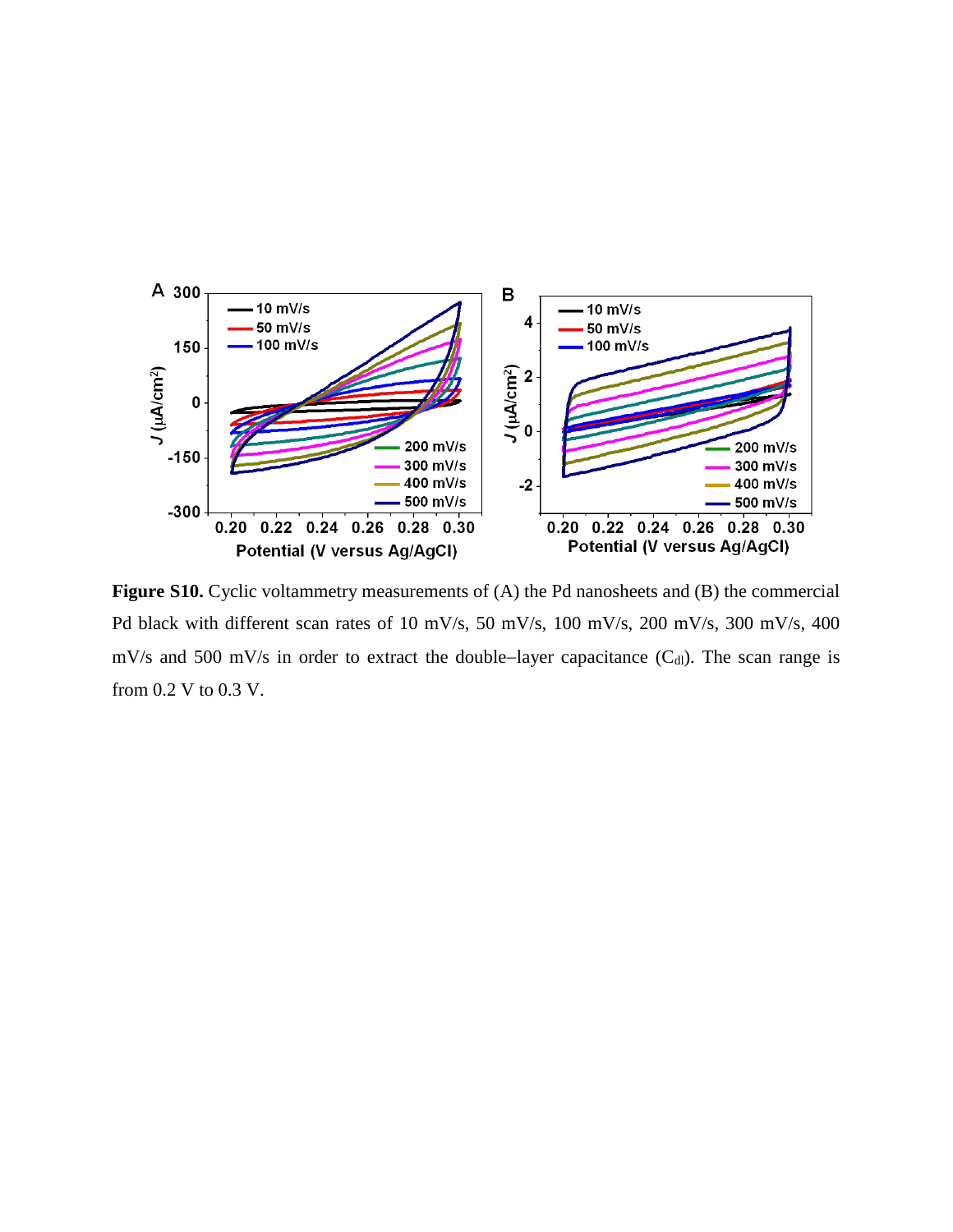

Figure S11. SEM images showing the overlap of the Pd nanosheets on the support electrode surface after multiple-time transfer.